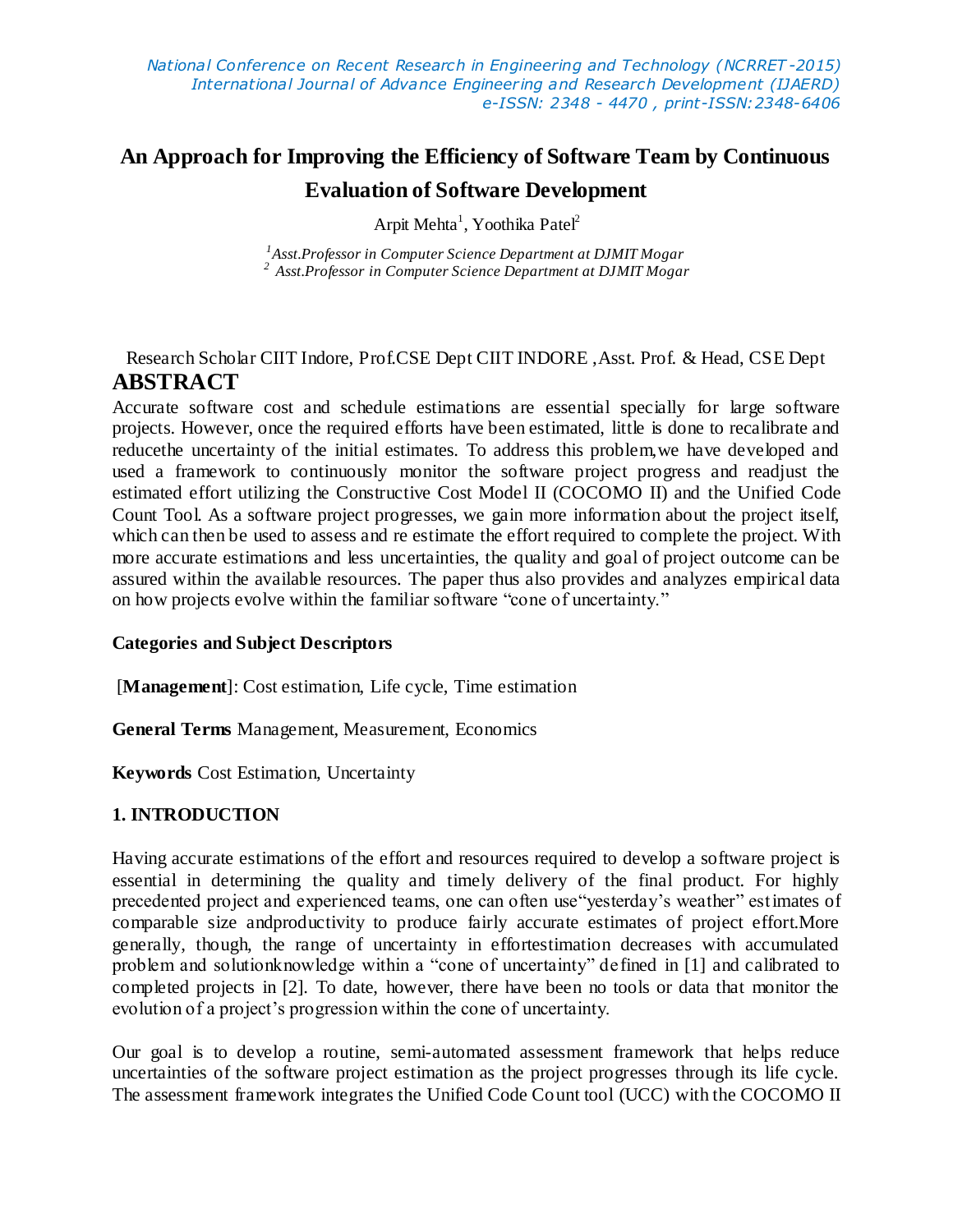estimation model to quickly generate information to analyze the team's performance and estimations. This is similar to the concepts of [10], which shows that frequent assessment of the project status help improve the team as well as the final product of the project. We apply this concept to assess the efforts spent on the project and compare with the current progress to predict the effort required to complete the project. This information is then used to evaluate the current project estimations and adjust the estimation parameters as necessary. This will eventually enable the actual and estimated effort to converge. The assessment framework allows the team to validate the direction of the project, while increasing the project understanding as well.

The key benefits of achieving a convergence between actual andestimated efforts are as follows:

- It allows the development team to improve planning and management of project resources and goals.
- It enables the product's quality to be controlled closely.
- It helps the stakeholders to better understand the actual project's progress and status.



# **2. Problem and Motivation**

**Figure 1: The Cone of Uncertainty [2]**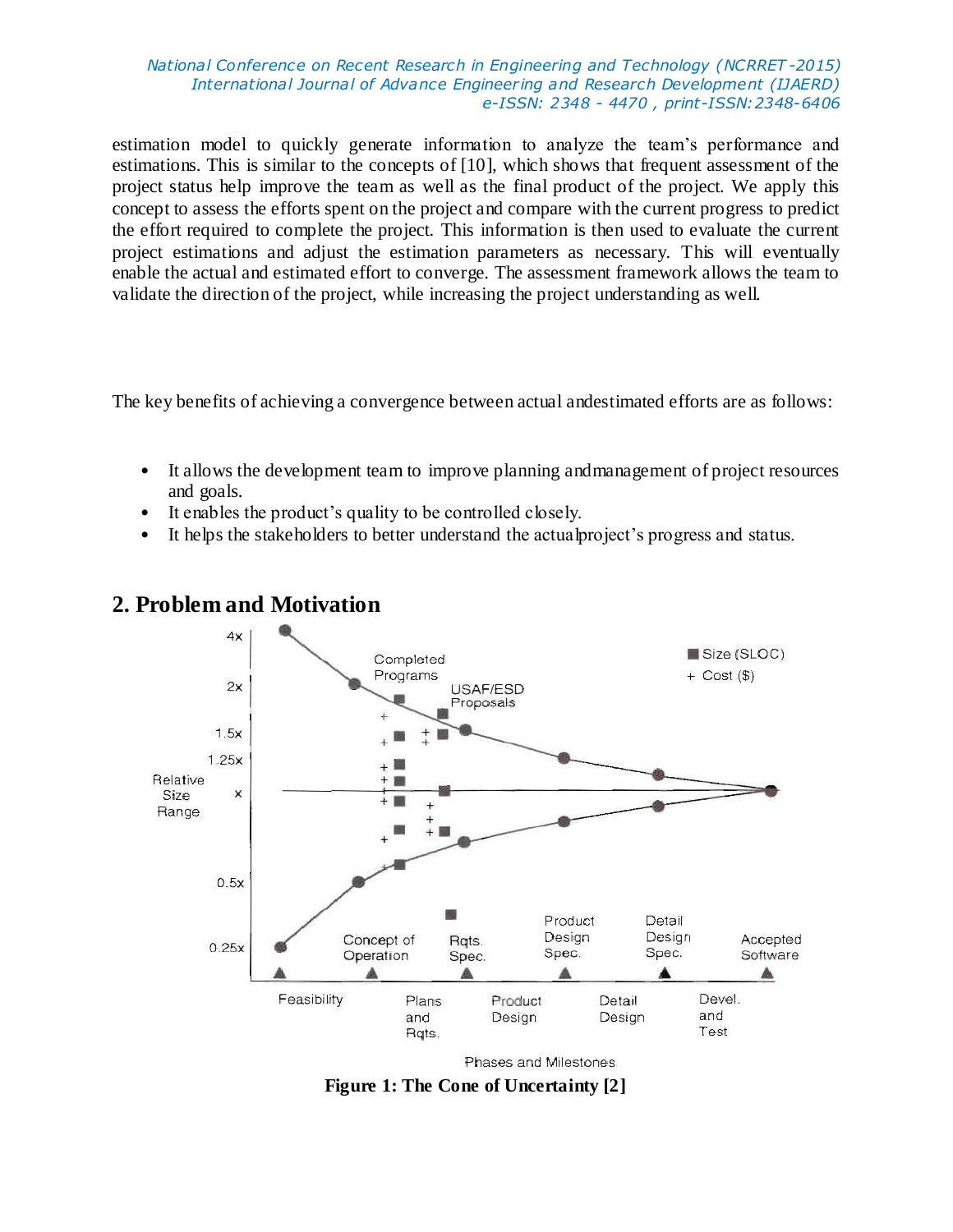The main motivation behind the development of the assessment framework is derived from the well-know software "cone of uncertainty" problem. Figure 1 shows the accuracy of software sizing and estimation by phases. The level of estimation uncertainties is high during the initial estimations due to lack of data and experience. As long as the projects are not reassessed or the estimations not revisited, the cones of uncertainty are not effectively reduced [1].

#### **2.1 Imprecise Project Scoping**

When the projects begin with the initial overestimations, teams are required to re-negotiate with the clients to either reduce the size of the projects or adjust the time frame. On the other hand, when a project underestimates the resources, it tends to overshoot the goals that the project can achieve. Thus, the project's quality suffers significantly or the project itself becomes undeliverable due to insufficient resources.

### **2.2 Project Estimations Not Revisited**

During the initial estimation for the software project to be developed, the teams often do not have sufficient data to carefully analyze and perform the necessary predictions. This missing information includes aspects that are specified in the COCOMO II cost drivers [2]. In most cases, the project estimation turns into a constant value once the project enters the development phase regardless of how well the project progresses or how capable the programmers actually are. There is a significant number of uncertainties at the beginning of the project as there are instability in requirements and there are many directions that the project can proceed on.

#### **2.3 Manual Assessments are Tedious**

The tasks of manually assessing the project progress are tediousand discouraging to the team due to their complexities and theamount of effort required. In order to collect enough informationto have a useful assessment data, the teams often need to performvarious surveys and reviews to determine how well the teamperformed in previous iterations [10].

#### **2.4 Limitations in Software Cost Estimation**

Regardless of what software cost estimation technique is used, there is little that the technique can compensate for the lack of information and understanding of the software to be developed. As clearly shown in [1], until the software is delivered, there exists a wide range of software products and costs that can turn into the final outcome of the software project. In addition to the fact that the initial estimations lack the necessary information to achieve accurate estimates as mentioned in section 2.2, the software design and specifications are prone to changes throughout the project life cycle as well, especially in an agile software engineering environment.

# **3. Related Work**

The most thorough and balanced coverage of **software estimation methods** is "Estimating Software-Intensive Systems"[14]. More recent updates, including discussions of expert judgment vs. parametric-model estimation strengths and weaknesses, are [8] and [9]. A good treatment of agile estimation is [4].Early treatments of **software estimation uncertainty** include the PERT sizing method in [12] and the wideband Delphi estimate distributions in [2] and the accuracy-vs. phase chart in [1],calibrated in [2], and termed the "cone of uncertainty" in [11].Most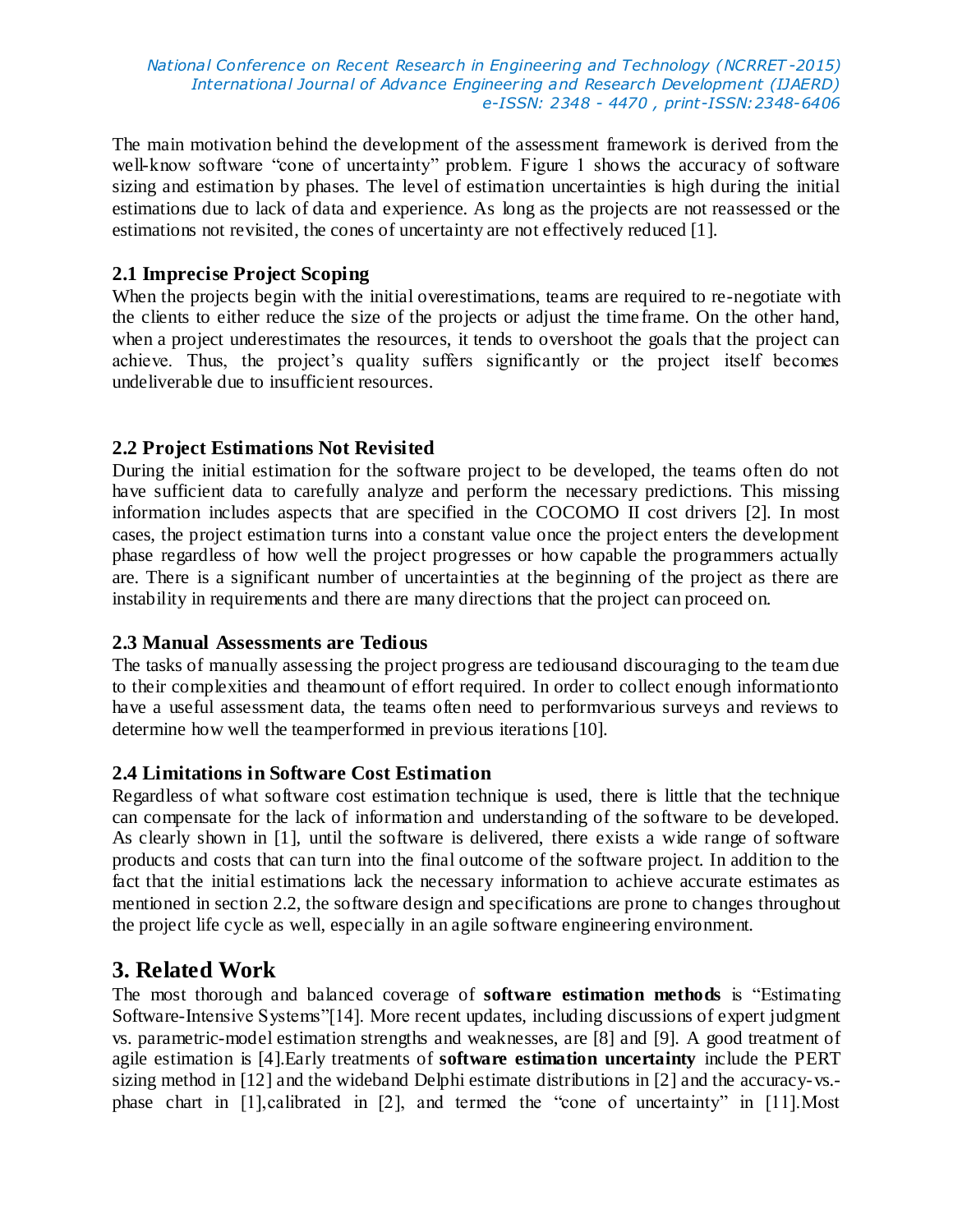commercial estimation models now include capabilities to enter input uncertainties, run a number of random-sample Monte Carlo estimates, and produce a cumulative probability distribution estimate of the probability that the actual cost will exceed a given budget [7].In the aspect of **software project tracking methods**, a good early treatment is "Controlling Software Projects" [5]. Tracking progress vs. estimated budget and schedules via Earned Value Management (EVM) systems is covered well in [6].

#### **4. Model**

The framework that we developed introduces a semi-automated method to help rapidly assess the project status and progress based on the effort spent and the number of SLOC. Figure 2provides an overview of the assessment framework.



**Figure 2: Assessment Framework Model**

#### **4.1 Effort Estimation**

The assessment framework utilizes the COCOMO II estimation model to estimate the resources required to complete a software development project. It takes the adjusted SLOC of each module along with the necessary effort multiplier parameters and applies them to the COCOMO II estimation model to generate actual efforts in PM, which can then be converted to number of hours.

$$
PM_{NS} = A \times Size^{E} \times \prod_{i=1}^{n} EM_{i}
$$

$$
E = 0.91 + 0.01 \times \sum_{j=1}^{5} SF_{j}
$$

where:

- *A* = 2.94 (a constant derived from historical project data)

- *Size* is in KSLOC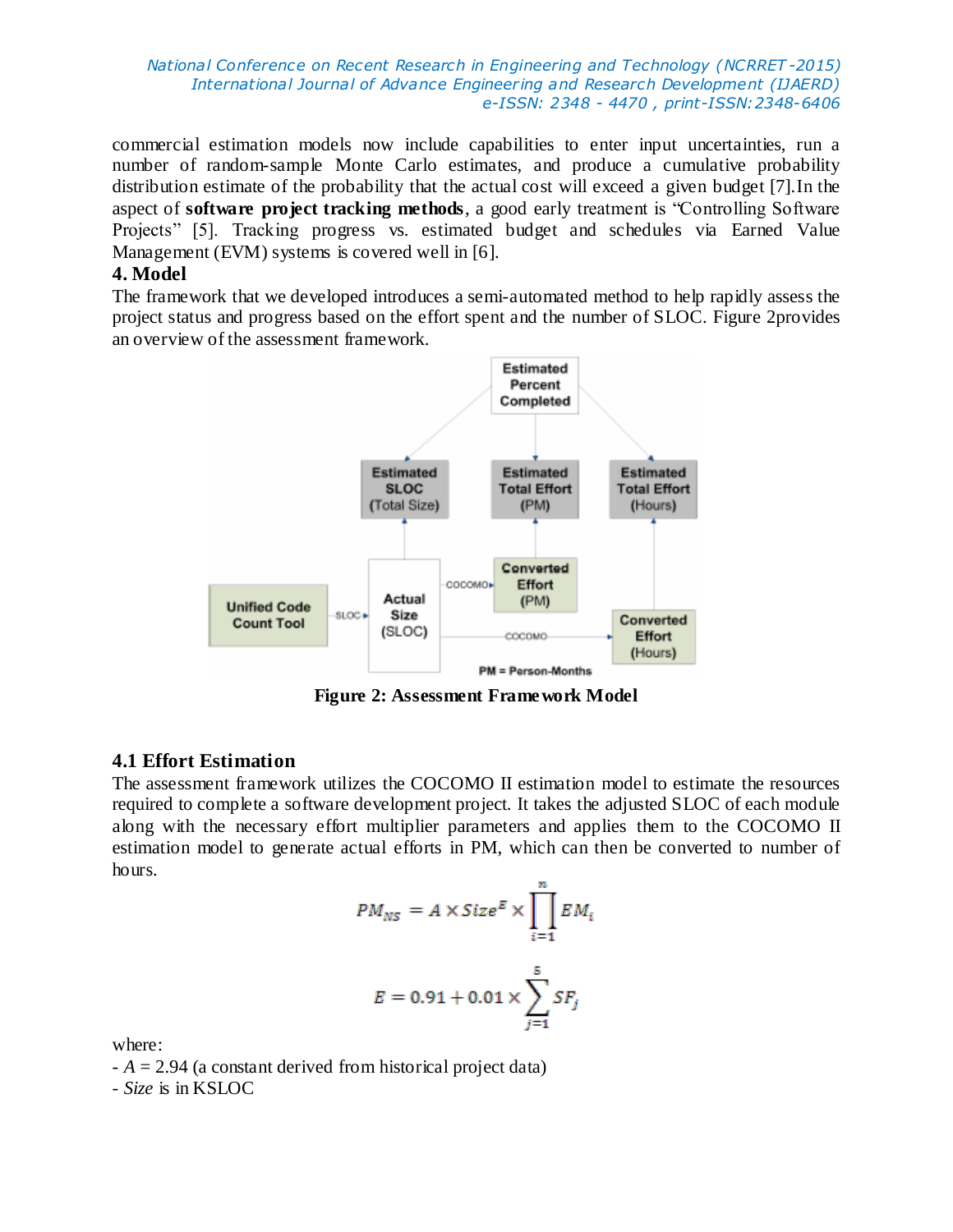- *EM* is the effort multiplier for the **ith** cost driver. The geometric product results in an overall effort adjustment factor to the nominal effort.

- *SF* is the scale factor used to compensate for the economies or diseconomies of scale.

- *NS* stands for "nominal schedule"

## **4.2 Size Counting**

The sizes of the projects are obtained using the Unified CodeCount tool (UCC) of which the counting standards are based on [12]. The UCC tool provides a fully automated process to obtain the number of SLOC. The tool takes a list of source code files as input and generates the number of physical and logical SLOC as outputs, which are then fed to the COCOMO II formula. We only take the number of logical SLOC as these are the lines of code that require real effort to develop.

The main motivation behind the development of the assessment framework is derived from the well-know software "cone of uncertainty" problem. Figure 1 shows the accuracy of software sizing and estimation by phases. The level of estimation uncertainties is high during the initial estimations due to lack of data and experience. As long as the projects are not re-assessed or the estimations not re-visited, the cones of uncertainty are not effectively reduced [1],[12]. The UCC tool provides a fully automated process to obtain the number of SLOC. The tool takes a list of source code files as input and generates the number of physical and logical SLOC as outputs, which are then fed to the COCOMO II formula. We only take the number of logical SLOC as these are the lines of code that require real effort to develop.

### **4.3 Model Calculations**

The framework's inputs can be categorized into two types: static and dynamic inputs. The static inputs are not frequently changed until the project meets the major milestones. These include the SLOC sizes of each module, the COCOMO II parameters, and the requirements evolution and volatility (REVL) for each module. The dynamic input needs to be updated for each assessment, which is the estimated percent completed of each module. When the raw SLOCs are obtained from the UCC tool, the SLOCs are readjusted with REVL to reflect the cost from requirements evolution. The estimated total size and effort for each software module are calculated using these formulas:

 $Estimated \,\,SLOC = \frac{Adjusted \,\,SLOC}{Estimated\%complete} \times 100$   $Estimated \,\,Total \,\,effort = \frac{Converted \,\,Effort(PM)}{Estimated \,\,% Complete} \times 100$  $Hours = PM \times 180$   $Hours/PM$ 

# **5. Analysis**

We performed simulations of our assessment framework on two software projects from USC's software engineering course with24-week development timeframe. The versions of the source code files submitted to the Subversion server at the end of each week were used as inputs to the UCC tool to provide us with the data. The two projects were chosen for their similarities in project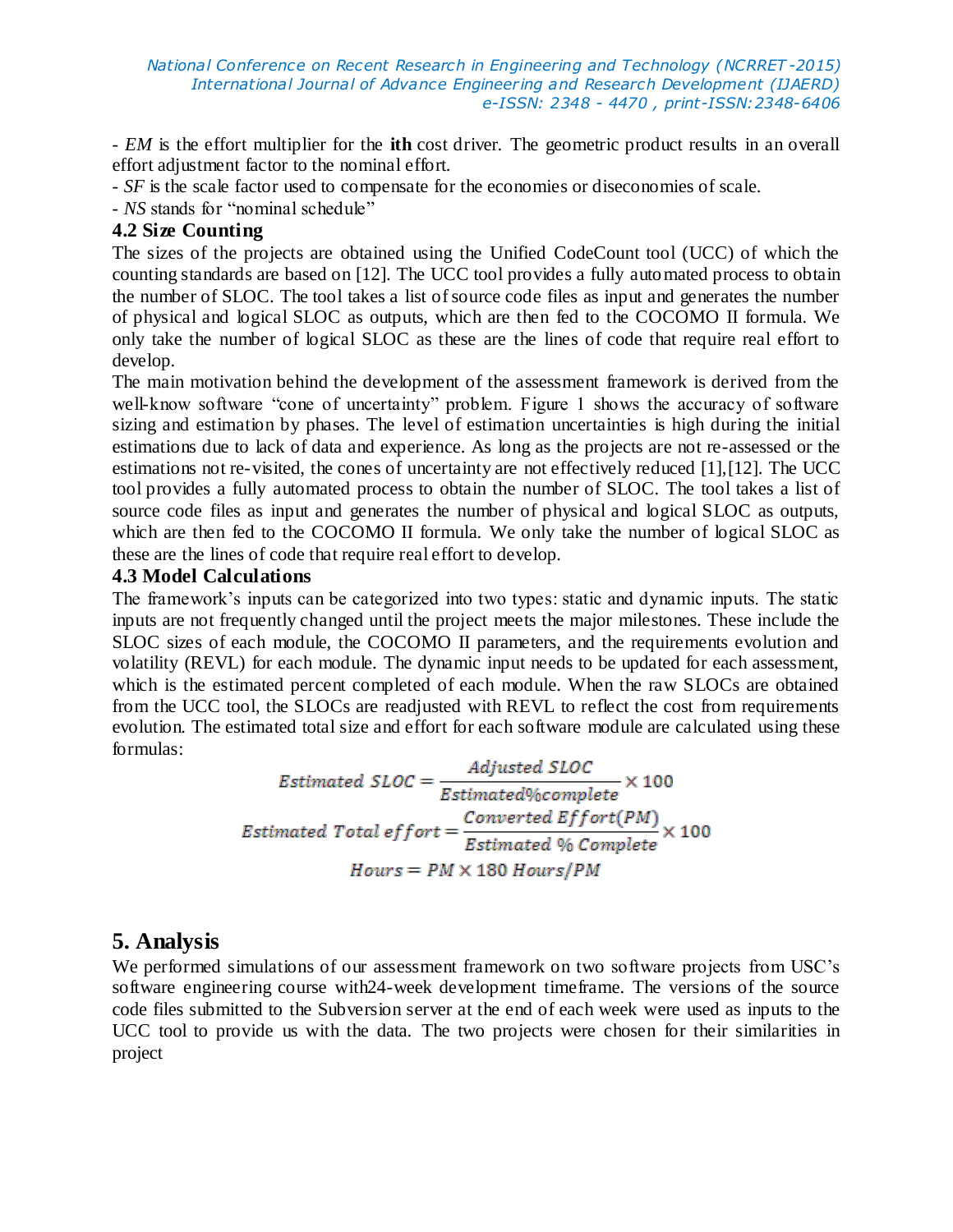

**Figure 4: Simulation Result of Team B**

types, sizes, and complexities, which are e-service projects to develop web-based database management systems using JSP technology. Both teams were closely involved in this process for the simulation to reflect the reality as much as possible.

#### **5.1 Overview of Results**

The results of the assessment simulation on both projects show that the estimated and actual efforts converge as the projects progress through their lifecycles.





project (shown in the coarse-dotted line), on the other hand, converges to the required effort as the estimations are revisited and adjusted during each assessment. Finally, the fine-dotted line represents the effort estimation performed by the team at the beginning of the project. It is interesting to observe the difference in the behavior of the "cone of uncertainty" between the two teams. Team A overestimated the effort required to complete the project by over50%. Based on our discussion with the team members, the main reason for their estimation error was due to the fact that they were pessimistic about the developers' capabilities and assumed the project to be more complicated than it actually was. On the other hand, Team B underestimated their required effort by over 18%due to the lack of experience in identifying the actual effort that would be required to develop certain modules. Moreover, the developers were not experienced with the development language, JSP, so they were not aware of the complexities that could potentially occur during the project. Based on the simulation, both teams demonstrated the same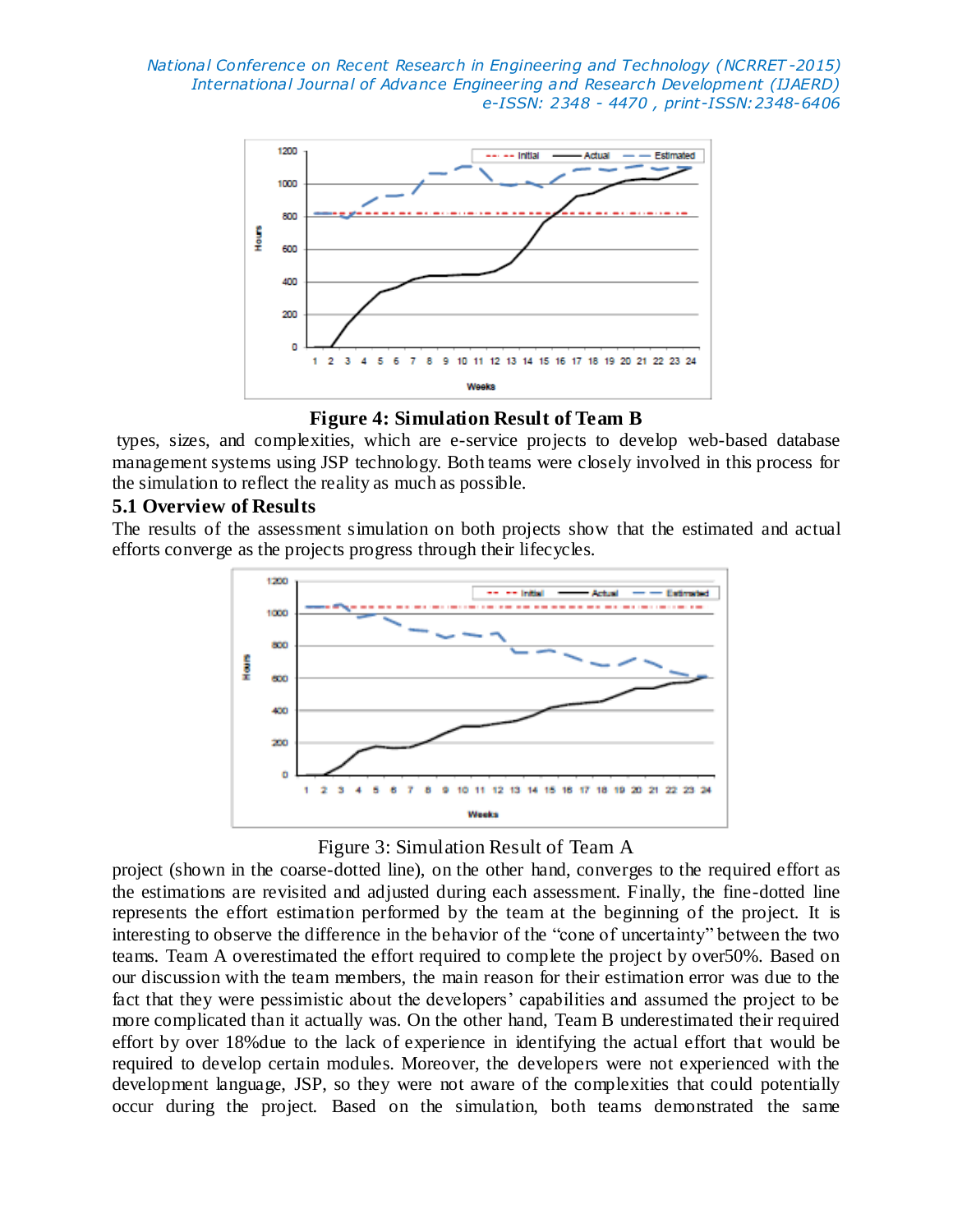phenomenon where the gaps in the "cone of uncertainty" in effort estimation decreases throughout the project lifecycle and converges at the end of the project.

#### **5.2 Percentage of Estimation Errors**

Figure 5 shows the rates of estimation errors for both teams throughout the 24 weeks of development. Although we had hoped that the error rate would be smoother and more linear, the end result clearly shows the improvement week by week. The reason that the error rates in estimation error fluctuate as such is due to the fact that there are still discrepancies and lack ofexperience in identifying the percent completeness of each module and of the project as a whole. However, the reductions in error rates are significant compared to the initial estimates done by the developers, thus, showing a much more accurate estimation when utilizing our assessment framework.



Figure 5: Estimation Error Percentage

#### **5.3 Estimated Overall Project Progress**

Currently, a project's overall progress is generally reported based on the initial estimates of the project. Since the initial estimates are often inaccurate with either an overestimation or underestimation, the actual project progress cannot be determined accurately.



Figure 6: Project Progress Percentage

Figure 6 shows the estimated overall project progress for both teamsthroughout the 24 weeks of development. The assessmentframework's output can be represented as the overall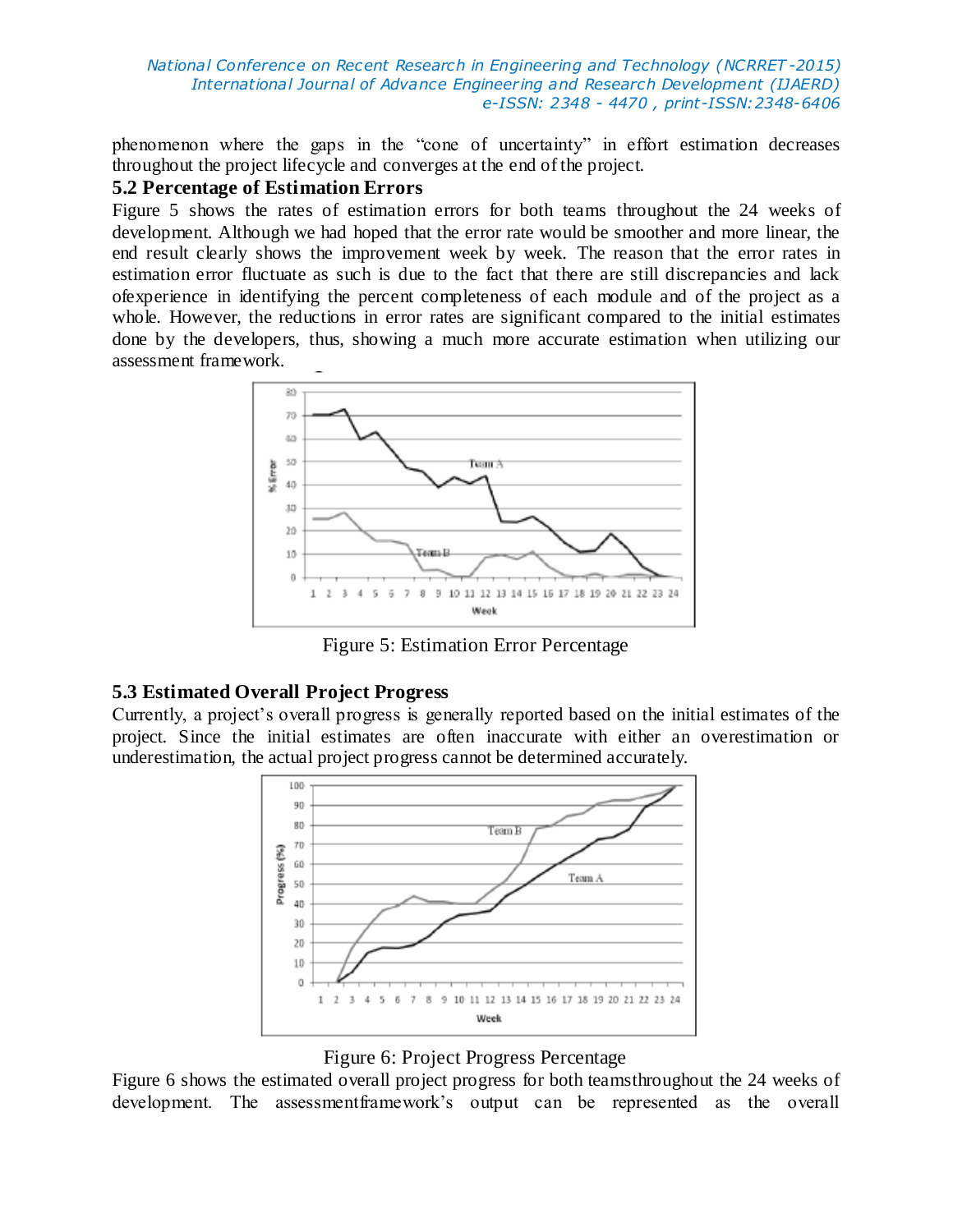projectprogress which is useful to all critical stakeholders in order to adjustproject plan. The project progress is calculated by using the effortconverted from SLOC developed and comparing it against theadjusted estimated effort. As the assessment allows the estimationsto become more and more accurate as the project moves forward,the project progress becomes more realistic as well. This allows allthe success critical stakeholders to observe the actual progress of theproject and monitor to see whether the project can be delivered on time or not.

# **6. Conclusions and Future Work**

We have presented a novel framework for performing continuousassessments on the project progress in order to produce betterestimates. The assessment framework utilizes an automated codecount tool, UCC, to generate inputs to our framework which can beconverted into e ffort using the COCOMO II model. As theassessments are performed, the COCOMO II parameters areevaluated and updated in order to yield better predictions based onthe current situation.

We performed a simulation of our assessment framework on datafrom two software development projects taken from USC's softwareengineering course. As shown in our analysis, the results of thesimulation have shown significant improvements in estimatingproject resources with significant reduction in estimation errors asthe project progresses through its life cycle. It can thus be concludedthat the continuous assessment can help predict the efforts which arerequired to achieve similar projects with fixed schedules. Again, thisconclusion is only suggestive vs. definitive for other classes of applications. It is interesting to note that, relative to skeptical statements that onlythe optimistic lower part of the Cone of Uncertainty is ever visited,

in this case, one of the projects underestimated and had to increaseeffort, while the other project found ways to satisfy the client usingless effort. This is a not a large sample size, but shows that the upperpart of the Cone of Uncertainty does exist.Our primary target for future work is to develop a tool to fullysupport the framework by integrating both the UCC tool and theCOCOMO II calculation model. We will then observe the effects on project performance as well as determine the frequencies of the assessment that will yield the most effective results, or the sweet spot of our assessment framework. Furthermore, we will experiment our assessment framework on projects of large scale and of different types in order to observe the economies of scale and the prediction accuracy of the framework as the nature of the projects changes.

Finally, we will apply the concepts of value-based software engineering practice into our assessment model by taking the priority of the requirements. As each software module has different levels of importance and criticality, they should not be treated as equal. Weights should be applied to each module with respect to the priority of the software requirements. This will affect the estimation and percent completion as software modules with higher priority and criticality should yield higher percentage of completion than those with lower priorities.

## **7. References**

[1] Boehm, B. "Software Engineering Economics". Prentice-Hall,1981.

[2] Boehm, B., Abts, C., Brown, A. W., Chulani, S., Clark, B. K.,Horowitz, E., Madachy, R., Reifer, D. J., and Steece, B.*Software Cost Estimation with COCOMO II*, Prentice-Hall,2000.

[3] Boehm, B., Egyed, A., Port, D., Shah, A., Kwan, J., andMadachy, R. "Using the WinWin Spiral Model: A CaseStudy," *IEEE Computer*, Volume 31, Number 7, July 1998, pp.33-44 (usccsse-98-512)

[4] Cohn, M. *Agile Estimating and Planning*, Prentice-Hall, 2005